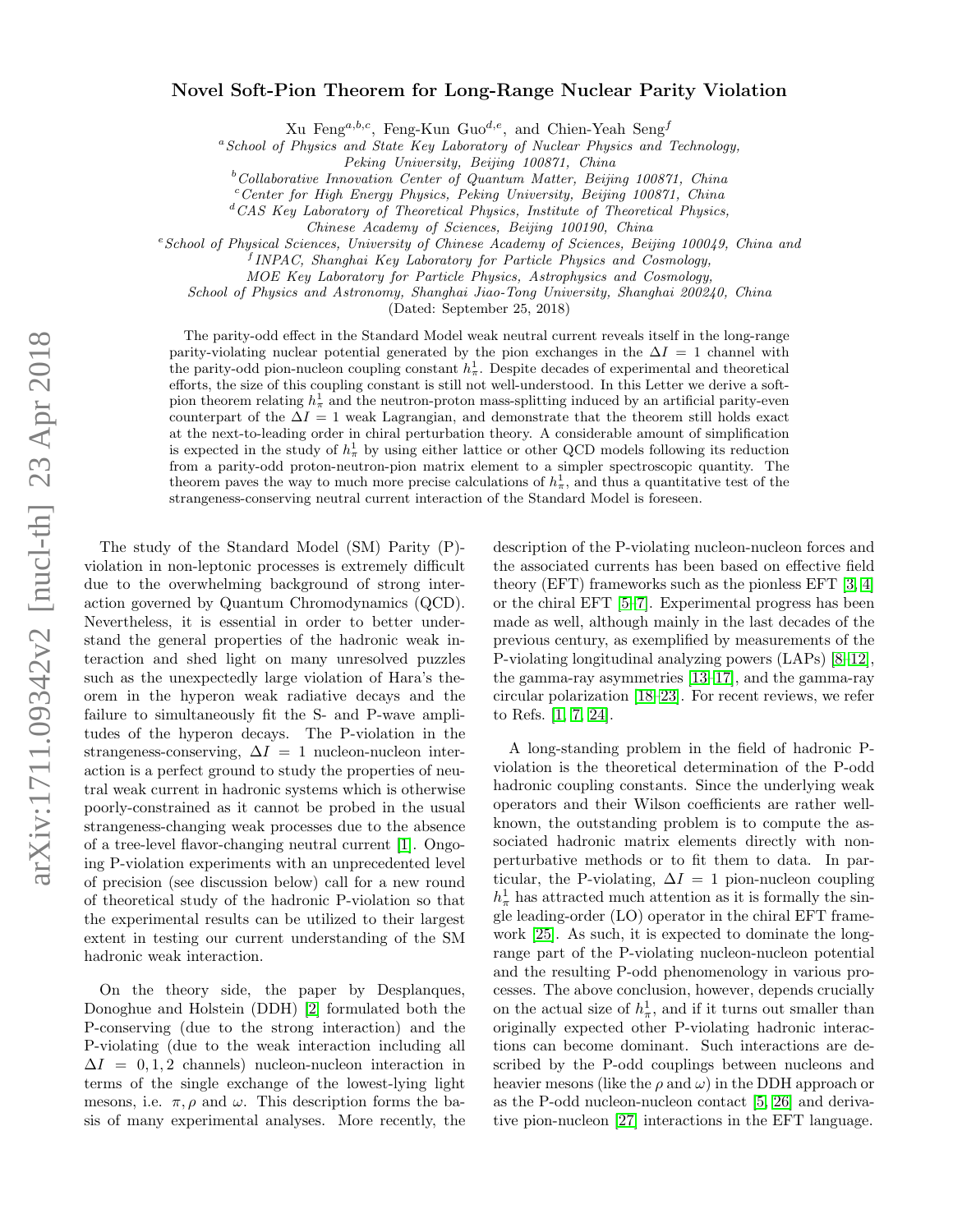The simplest order-of-magnitude estimate of the size of  $h_{\pi}^1$  is based on the naive dimensional analysis which gives  $h_{\pi}^1 \sim \mathcal{O}(G_F F_{\pi} \Lambda_{\chi}) \sim 10^{-6}$  in terms of the Fermi constant  $G_F$ , the pion decay constant  $F_{\pi}$ , and the chiralsymmetry-breaking scale  $\Lambda_{\chi}$ . This estimate does not capture the potential suppression due to powers of  $\sin \theta_W$  or large  $N_c$  arguments [\[1,](#page-4-0) [28\]](#page-5-9). In the DDH paper, a "reasonable range" for  $h_{\pi}^1$  is given as  $(0-11) \times 10^{-7}$  together with a "best value" around  $4.6 \times 10^{-7}$  based on a quark model and SU(6) flavor-spin symmetry. Other phenomenological studies of  $h_{\pi}^1$  include the use of quark models [\[29–](#page-5-10) [31\]](#page-5-11), Skyrme models [\[32–](#page-5-12)[34\]](#page-5-13), and QCD sum rules [\[35,](#page-5-14) [36\]](#page-5-15). In general, both the quark model and QCD sum rules predict an order of  $10^{-7}$  for  $h_{\pi}^{1}$ ; meanwhile, early chiral Skyrmion approaches [\[32,](#page-5-12) [33\]](#page-5-16) predict  $\mathcal{O}(10^{-8})$  but sub-sequent work [\[34\]](#page-5-13) gives  $10^{-7}$ , all rather small values that are difficult to probe experimentally.

On one hand, such small values are in good agreement with the absence of a P-odd signal in the  $\gamma$ emission from <sup>18</sup>F which gives an upper bound  $h^1_\pi$   $\leq$  $1.3 \times 10^{-7}$  [\[15,](#page-5-17) [23,](#page-5-4) [37\]](#page-5-18). On the other hand, the size of the Cs anapole moment [\[38,](#page-5-19) [39\]](#page-5-20) indicates a larger  $h_{\pi}^1$ , and the same holds for the measurement of the LAP in proton-alpha scattering [\[12,](#page-5-0) [40\]](#page-5-21). The interpretation of the latter experiments, however, suffers from significant theoretical uncertainties due to the complicated systems involved in the experiments. A more promising approach seems to rely only on experiments involving a few nucleons where the nuclear theory is under better control. In this light, Refs. [\[6,](#page-4-7) [41\]](#page-5-22) tried to extract  $h^1_\pi$  from measurements of the proton-proton LAP. Unfortunately,  $h_{\pi}^1$ contributes only to the proton-proton scattering at the subleading order, leading to a large uncertainty on the extraction  $h_{\pi}^1 = (1.1 \pm 2.0) \times 10^{-6}$ . More promising is the extraction of  $h_{\pi}^1$  from the upcoming measurement of the gamma-ray asymmetry in the neutron capture on the proton by the NPDGamma Collaboration [\[42,](#page-5-23) [43\]](#page-5-24).

In view of these experimental efforts to extract  $h_{\pi}^1$ , there is the need to calculate its value reliably using, e.g., lattice QCD, in order to quantitatively test the strangeness-conserving neutral current aspect of the SM. So far the only direct lattice QCD calculation of  $h^1_\pi$  was attempted in Ref. [\[44\]](#page-5-25) by studying a three-point correlation function. The result was incomplete partially due to its inability to extract signals from the so-called quarkloop diagram, which suffered from a too small signal-tonoise ratio. The existence of an explicit pion in the final state also brought about extra technical complications. For example an extra total-derivative operator with an unknown coefficient must be introduced for the insertion of energy into the weak vertex.

In this Letter we propose a new starting point for the theoretical investigation of  $h^1_\pi$  by deriving a soft-pion theorem. This theorem relates  $h_{\pi}^1$  to the neutron-proton mass splitting induced by an artificial P-even counterpart of the  $\Delta I = 1$  weak Lagrangian. This approach is

parallel to one of the techniques in the study of P-andtime-reversal-odd pion-nucleon coupling  $\bar{g}_{\pi}^{i}$ , which also attempts to relate  $\bar{g}^i_\pi$  to the nucleon mass shifts generated by the underlying P-even operators. Such relations were first derived using the current algebra [\[45,](#page-5-26) [46\]](#page-5-27) and later refined under the framework of chiral pertur-bation theory (ChPT) [\[47–](#page-5-28)[52\]](#page-5-29). In its application to  $h_{\pi}^1$ , we find that the simple matching relation derived in LO ChPT is exactly preserved by all corrections at the nextto-leading-order (NLO), i.e.  $\mathcal{O}(M_\pi^2/\Lambda_\chi^2)$  with  $M_\pi$  the pion mass and  $\Lambda_{\chi} \approx 1$  GeV the chiral symmetry breaking scale, including both the one-loop and low-energy constant (LEC) contributions, which is a unique feature not shared by  $\bar{g}_{\pi}^i$ . Hence, the accuracy of such a simple matching relation is expected to be better than one percent. Considerable advantages are expected by studying the neutron-proton mass splitting instead of  $h^1_\pi$  itself using either lattice QCD or other nonperturbative approaches.

We start by reviewing the underlying physics of the flavor-conserving nuclear P-violation in the SM. Well below the electroweak scale, the W or Z-bosons can be integrated out in exchange of four-quark operators in the form of current-current products. In the limit of vanishing Cabibbo angle  $\theta_C$ , the charged current will not contribute to the  $\Delta I = 1$  parity violation and in reality it is suppressed by  $\sin^2 \theta_C \simeq 0.05$ . Hence, the flavorconserving  $\Delta I = 1$  parity-violating nuclear processes serve as a unique probe to test the otherwise poorlyconstrained neutral current interaction of the SM. If one considers only the three lightest quarks, the effects of Pviolation in the  $\Delta S = 0$ ,  $\Delta I = 1$  channel are carried by seven independent P-odd four-quark operators which take the following form  $[53]$ <sup>1</sup>:

<span id="page-1-0"></span>
$$
\mathcal{L}_{\text{PV}}^{w} = -\frac{G_F}{\sqrt{2}} \frac{\sin^2 \theta_W}{3} \sum_{i} \left( C_i^{(1)} \theta_i + S_i^{(1)} \theta_i^{(s)} \right), \qquad (1)
$$

where

$$
\theta_1 = \bar{q}_a \gamma^\mu q_a \bar{q}_b \gamma_\mu \gamma_5 \tau_3 q_b , \quad \theta_2 = \bar{q}_a \gamma^\mu q_b \bar{q}_b \gamma_\mu \gamma_5 \tau_3 q_a ,
$$
  
\n
$$
\theta_3 = \bar{q}_a \gamma^\mu \gamma_5 q_a \bar{q}_b \gamma_\mu \tau_3 q_b ,
$$
  
\n
$$
\theta_1^{(s)} = \bar{s}_a \gamma^\mu s_a \bar{q}_b \gamma_\mu \gamma_5 \tau_3 q_b , \quad \theta_2^{(s)} = \bar{s}_a \gamma^\mu s_b \bar{q}_b \gamma_\mu \gamma_5 \tau_3 q_a ,
$$
  
\n
$$
\theta_3^{(s)} = \bar{s}_a \gamma^\mu \gamma_5 s_a \bar{q}_b \gamma_\mu \tau_3 q_b , \quad \theta_4^{(s)} = \bar{s}_a \gamma^\mu \gamma_5 s_b \bar{q}_b \gamma_\mu \tau_3 q_a (2)
$$

Here  $q = (u, d)^T$  is the quark isospin doublet field, s is the strange quark field,  $\{a, b\}$  are color indices and  $\theta_W$ is the weak mixing angle. The mixing of these operators under one-loop perturbative QCD corrections introduces a scale dependence to the Wilson coefficients

<sup>&</sup>lt;sup>1</sup> There is another operator  $\theta_4$  defined in Ref. [\[54\]](#page-5-31), but it is not independent from  $\{\theta_1, \theta_2, \theta_3\}.$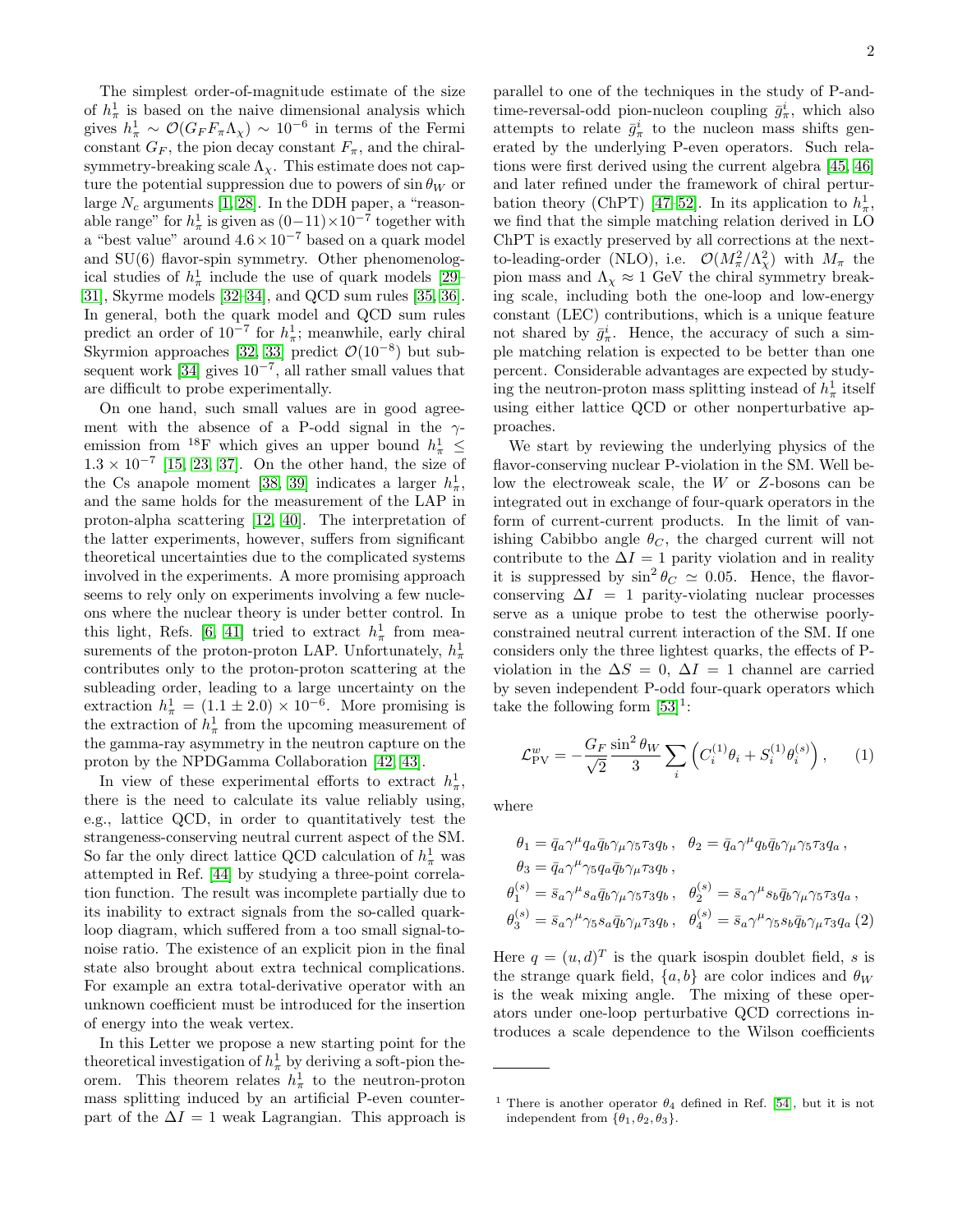${C_i^{(1)}, S_i^{(1)}}$  [\[53](#page-5-30)[–55\]](#page-5-32). The uncertainties of the Wilson coefficients are relatively under control: for instance, the higher-order corrections to the LO QCD running are generally of the order of 10-20% [\[53\]](#page-5-30).

The  $\Delta I = 1$  P-violating coupling constants in either the DDH formalism or the EFT description are then just the QCD matrix elements of the Lagrangian [\(1\)](#page-1-0) at the scale  $\mu \approx \Lambda_{\chi}$  with respect to appropriate external hadronic states. The aim of this Letter is to relate these matrix elements to another set of P-even matrix elements with fewer external states. The easiest way to understand this formalism is to realize that the partially-conserved axial current (PCAC) relation relates matrix elements with and without a soft external pion:

$$
\lim_{p_{\pi}\to 0} \left\langle N'\pi^i \middle| \mathcal{L}_{\text{PV}}^w \middle| N \right\rangle \approx \frac{i}{F_{\pi}} \left\langle N' \middle| \left[ \mathcal{L}_{\text{PV}}^w, \hat{Q}_A^i \right] \middle| N \right\rangle, \quad (3)
$$

where  $\hat{Q}^i_A$  is the axial charge; the right hand side can be further reduced to a flavor-diagonal matrix element through the Wigner–Eckart theorem. This observation inspires us to construct a P-even chiral partner of  $\mathcal{L}_{\text{PV}}^w$ as follows:

$$
\mathcal{L}_{\text{PC}}^{w} = -\frac{G_F}{\sqrt{2}} \frac{\sin^2 \theta_W}{3} \sum_{i} \left( C_i^{(1)} \theta_i' + S_i^{(1)} \theta_i^{(s)}' \right) \tag{4}
$$

where

$$
\theta_1' = \bar{q}_a \gamma^\mu q_a \bar{q}_b \gamma_\mu \tau_3 q_b, \quad \theta_2' = \bar{q}_a \gamma^\mu q_b \bar{q}_b \gamma_\mu \tau_3 q_a, \tag{5}
$$
\n
$$
\theta_3' = \bar{q}_a \gamma^\mu \gamma_5 q_a \bar{q}_b \gamma_\mu \gamma_5 \tau_3 q_b,
$$
\n
$$
\theta_1^{(s)'} = \bar{s}_a \gamma^\mu s_a \bar{q}_b \gamma_\mu \tau_3 q_b, \quad \theta_2^{(s)'} = \bar{s}_a \gamma^\mu s_b \bar{q}_b \gamma_\mu \tau_3 q_a,
$$
\n
$$
\theta_3^{(s)'} = \bar{s}_a \gamma^\mu \gamma_5 s_a \bar{q}_b \gamma_\mu \gamma_5 \tau_3 q_b, \quad \theta_4^{(s)'} = \bar{s}_a \gamma^\mu \gamma_5 s_b \bar{q}_b \gamma_\mu \gamma_5 \tau_3 q_a.
$$

Regardless of the DDH formalism or the (pionful) EFT description, the long-range P-violating nuclear potential always features pion-exchanges. If we write  $N = (p, n)^T$ as the nucleon isospin doublet, then there are four kinds of  $NN\pi$  couplings one could write down in terms of the isospin decomposition:  $\bar{N}\vec{\tau} \cdot \vec{\pi}N$ ,  $\pi^0 \bar{N}N$ ,  $\bar{N}(\vec{\tau} \times \vec{\pi})^3 N$ and  $\bar{N}(\vec{\tau} \cdot \vec{\pi} - 3\pi^0 \tau_3)N$  where the first term has  $\Delta I = 0$ , the second and third terms have  $\Delta I = 1$  and the last term has  $\Delta I = 2$ . Since Barton's theorem [\[56\]](#page-5-33) excludes the possibility of exchanging neutral pseudoscalars in the CP-conserving limit, the only available structure is  $\bar{N}(\vec{\tau})\times$  $\vec{\pi}$ <sup>3</sup>N which has  $\Delta I = 1$  and is therefore dominated by the neutral current contribution. The LO P-odd pionnucleon coupling term can thus be written as

$$
\mathcal{L}_{\text{PV}}^w = -\frac{h_{\pi}^1}{\sqrt{2}} \bar{N} (\vec{\tau} \times \vec{\pi})^3 N + \dots = i h_{\pi}^1 \left( \bar{n} p \pi^- - \bar{p} n \pi^+ \right) + \dots,
$$
\n(6)

where the pion-nucleon coupling constant  $h^1_\pi$  may be expressed in terms of the hadronic matrix element

$$
h_{\pi}^{1} = -\frac{i}{2m_{N}} \lim_{p_{\pi} \to 0} \left\langle n\pi^{+} \right| \mathcal{L}_{\text{PV}}^{w}(0) \left| p \right\rangle. \tag{7}
$$

,

Here  $m_N$  is the averaged nucleon mass.

We shall now derive the promised soft-pion theorem using ChPT. As far as this work is concerned, it is sufficient to restrict ourselves to the SU(2) version of ChPT since strangeness is conserved in the weak Lagrangian of our interest. We should stress that this does not mean that we are disregarding the effects of the operators with strange fields, i.e.  $\{\theta_i^{(s)}\}$ ; they are just having the same isospin structure as the non-strange operators  $\{\theta_i\}$  and can be described by the same spurion involving only  $SU(2)$  indices, as we shall demonstrate later. The LO chiral Lagrangians for QCD in the pion and nucleon sector are given by

$$
\mathcal{L}_{\pi} = \frac{F_0^2}{4} \text{Tr} \left[ \partial_{\mu} U \partial^{\mu} U^{\dagger} \right] + \frac{F_0^2 B_0}{2} \text{Tr} \left[ M_q U^{\dagger} + U M_q^{\dagger} \right],
$$
  
\n
$$
\mathcal{L}_N = \bar{N} i v \cdot \mathcal{D} N + g_A \bar{N} u_{\mu} S^{\mu} N, \tag{8}
$$

respectively. Here we adopt the standard notations of ChPT as in Ref. [\[57\]](#page-5-34):  $U = \exp{\{i\vec{\pi} \cdot \vec{\tau}/F_0\}}, u = \sqrt{U},$ and  $u_{\mu} = i(u^{\dagger} \partial_{\mu} u - u \partial_{\mu} u^{\dagger})$  while  $M_q = \text{diag}(m_u, m_d)$ is the quark mass matrix that gives rise to the LO pion mass  $M_{\pi}^2 = B_0(m_u + m_d)$ . In the nucleon sector, we adopt the heavy baryon chiral perturbation theory for-malism [\[58,](#page-5-35) [59\]](#page-5-36) so that the nucleon field  $N$  appears as a massless excitation with four-velocity  $v$  and the chiral covariant derivative  $\mathcal{D}_{\mu} = \partial_{\mu} + (u^{\dagger} \partial_{\mu} u + u \partial_{\mu} u^{\dagger})/2$ . The finite quark mass effect could be implemented to the baryon Lagrangian at higher orders through the matrices  $\chi_{\pm} = 2B_0(u^{\dagger}M_qu^{\dagger} \pm uM_q^{\dagger}u)$ . Next we turn to the discussion of the weak chiral Lagrangian. The effects of both  $\mathcal{L}_{\text{PV}}^{w}$  and  $\mathcal{L}_{\text{PC}}^{w}$  can be implemented into the chiral Lagrangian by means of the spurion method. To understand the procedure, we first combine the two Lagrangians to obtain

$$
\mathcal{L}_{\text{tot}}^w = \mathcal{L}_{\text{PV}}^w + \mathcal{L}_{\text{PC}}^w = -\frac{G_F}{\sqrt{2}} \frac{\sin^2 \theta_W}{3} \sum_i \left( C_i^{(1)} \tilde{\theta}_i + S_i^{(1)} \tilde{\theta}_i^{(s)} \right)
$$
\n(9)

where  $\tilde{\theta}_i = \theta_i + \theta'_i$  and  $\tilde{\theta}_i^{(s)} = \theta_i^{(s)} + \theta_i^{(s)'}$ . One immediately observes that the operators  $\{\tilde{\theta}_i, \tilde{\theta}_i^{(s)}\}$  break the  $SU(2)$  chiral symmetry via the matrix  $\tau_3$ . Therefore, the effect of  $\mathcal{L}_{\text{tot}}^w$  can be implemented to the chiral Lagrangian through a Hermitian, traceless spurion,  $X_R = u^{\dagger} \tau_3 u$ . The LO weak Lagrangian in the nucleon sector that incorporates such a spurion is simply [\[54,](#page-5-31) [60\]](#page-5-37)

$$
\mathcal{L}_{\text{tot,LO}}^{w} = \alpha \bar{N} X_R N
$$
  
=  $\alpha \bar{N} \tau^3 N - \frac{\sqrt{2}i}{F_0} \alpha (\bar{n} p \pi^- - \bar{p} n \pi^+) + \dots$ , (10)

where  $\alpha$  is an unknown LEC. In the second line we have expanded the Lagrangian to the first power of the pion field; the first term corresponds to the neutron-proton mass splitting while the second corresponds to the P-odd pion-nucleon coupling. The fact that they share the same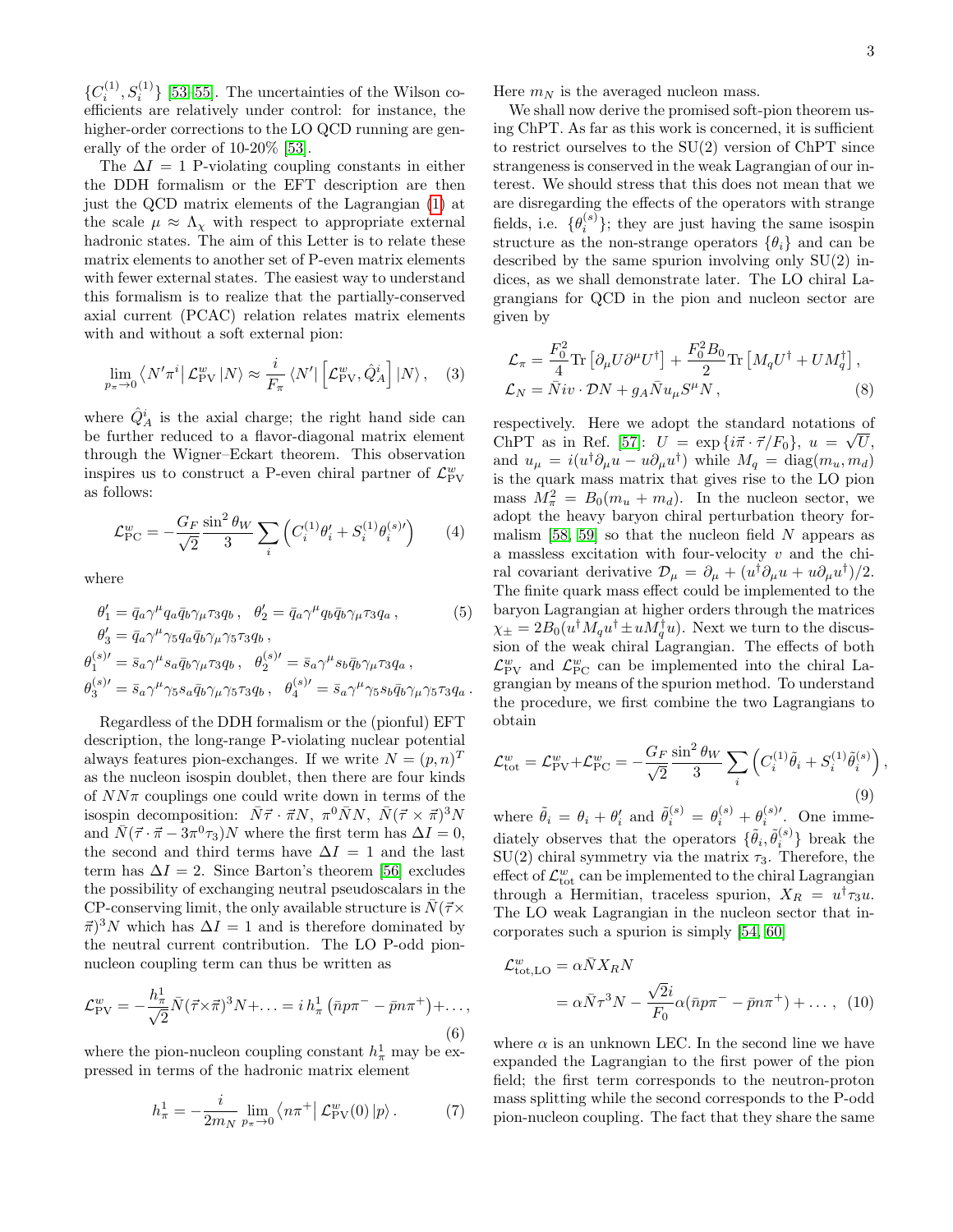

<span id="page-3-1"></span>Figure 1: One-loop diagrams that contribute to  $h^1_\pi((a)-(d))$ and  $(\delta m_N)_{4q}$  ((e)-(f)). The black dot and grey box denote the  $\Delta I = 1 \; NN\pi$  and NN weak vertex insertion, respectively. Self-energy diagrams are not shown explicitly.

LEC  $\alpha$  implies a relation between these two quantities:

<span id="page-3-0"></span>
$$
F_{\pi}h_{\pi}^{1} \approx -\frac{(\delta m_{N})_{4q}}{\sqrt{2}}\,,\tag{11}
$$

where  $(\delta m_N)_{4q}$  is the neutron-proton mass splitting induced by  $\mathcal{L}_{\text{PC}}^{w}$ :

$$
(\delta m_N)_{4q} = \frac{1}{m_N} \left\langle p \right| \mathcal{L}_{\text{PC}}^w(0) \left| p \right\rangle = -\frac{1}{m_N} \left\langle n \right| \mathcal{L}_{\text{PC}}^w(0) \left| n \right\rangle. \tag{12}
$$

Equation [\(11\)](#page-3-0) is the central result of our paper and it is derived from the LO ChPT. Next we consider the NLO effects due to both one-loop diagrams and LECs to this tree-level relation. The relevant one-particle irreducible (1PI) loop diagrams are depicted in Fig. [1.](#page-3-1) Meanwhile, one also needs to compute the renormalization of  $F_{\pi}$  as well as the wavefunction renormalization of the pion field. They are given by

$$
\delta(F_{\pi}) = -\frac{I_e}{F_{\pi}^2} + \frac{M_{\pi}^2}{F_{\pi}} l_4 \,, \, \sqrt{Z_{\pi}} - 1 = \frac{I_e}{3F_{\pi}^2} - \frac{M_{\pi}^2}{F_{\pi}^2} l_4 \,, (13)
$$

where  $l_4$  is the well-known  $O(p^4)$  LEC in the SU(2)mesonic chiral Lagrangian [\[61\]](#page-5-38). The total 1-loop correction to the left- and right-hand-side of Eq. [\(11\)](#page-3-0), including both the 1PI and wavefunction renormalization contributions, reads<sup>2</sup>

<span id="page-3-2"></span>
$$
\delta \left( F_{\pi} h_{\pi}^{1} \right)_{\text{loop}} = \left( \frac{g_{A}^{2}}{F_{\pi}^{2}} I_{a} - \frac{1}{F_{\pi}^{2}} I_{e} + \delta Z_{N} \right) F_{\pi} h_{\pi}^{1}, (14)
$$

$$
\delta \left( (\delta m_{N})_{4q} \right)_{\text{loop}} = \left( \frac{g_{A}^{2}}{F_{\pi}^{2}} I_{a} - \frac{1}{F_{\pi}^{2}} I_{e} + \delta Z_{N} \right) (\delta m_{N})_{4q},
$$

where

$$
I_a = -\frac{3M_\pi^2}{64\pi^2} \left( R_\pi + \frac{2}{3} \right), \quad I_e = \frac{M_\pi^2}{16\pi^2} R_\pi, \tag{15}
$$

with  $R_{\pi} = \frac{2}{d-4} + \gamma_E - \ln(4\pi) - 1 + \ln(M_{\pi}^2/\mu^2)$  and  $\mu$  the renormalization scale, are the loop functions defined in Ref. [\[50\]](#page-5-40), and  $Z_N = 1 + \delta Z_N$  is the nucleon wavefunction renormalization whose explicit form does not concern us. From Eq. [\(15\)](#page-3-2) one observes that the loop corrections to both sides of Eq. [\(11\)](#page-3-0) simply result in a common multiplicative factor, so the matching relation is unaltered by one-loop corrections. The results above are obviously incomplete because one needs to introduce the NLO weak chiral Lagrangian simultaneously in order to absorb the ultraviolet divergences in the loop diagrams as well as to render the final expressions scale-independent. Such a Lagrangian involves a single insertion of the quark mass matrix. There are only two independent terms at this order [\[60\]](#page-5-37),

$$
\mathcal{L}_{\text{tot},\text{NLO}}^w = \tilde{c}_1 \bar{N} \left\{ \chi_+, X_R \right\} N + \tilde{c}_2 \text{Tr} \left( \chi_+ \right) \bar{N} X_R N. \tag{16}
$$

Their contributions are

$$
\delta(h_{\pi}^1)_{\text{LEC}} = -\frac{8\sqrt{2}}{F_0} B_0 \bar{m} (\tilde{c}_1 + \tilde{c}_2),
$$
  

$$
\delta((\delta m_N)_{4q})_{\text{LEC}} = 16 B_0 \bar{m} (\tilde{c}_1 + \tilde{c}_2),
$$
 (17)

where  $\bar{m} = (m_u + m_d)/2$ . We find that the quantities  $\delta(h_{\pi}^1)$ <sub>LEC</sub> and  $\delta((\delta m_N)_{4q})$ <sub>LEC</sub> also satisfy the matching relation in Eq. [\(11\)](#page-3-0). Therefore, the soft-pion theorem relating  $h_{\pi}^1$  to  $(\delta m_N)_{4q}$  is protected against all corrections of NLO, including both the one-loop and LEC contributions and without assuming isospin symmetry. Hence, we expect the accuracy of such a relation to be better than  $(M_{\pi}/\Lambda_{\chi})^2 \sim 1\%$  when the light quark masses take the physical values.

In the conventional approach, the  $h^1_\pi$  coupling is extracted from the hadronic matrix element involving the nucleon-pion state. Such a hadronic matrix element can be calculated nonperturbatively using lattice QCD. However, it would cause three complexities:

- The nucleon-pion state is a rescattering state. As a result, the hadronic matrix element calculated in the finite lattice box suffers from a power-law finitevolume effect. Only after the appropriate finitevolume correction [\[63\]](#page-5-41) can the hadronic matrix element in the finite volume be related to the physical one in the infinite volume.
- Because of the inequality of the energies of the on-shell nucleon and the nucleon-pion state, the weak four-quark operator involves an energy insertion. As the injected energy must exceed  $E \ge$  $M_{\pi} + m_{n} - m_{p}$ , the LO effect of the energy insertion scales as  $\sqrt{m_q}$  and may dominate over the loop correction in ChPT. This LO contamination can be removed by antisymmetric combination of the forward  $(p \to n\pi)$  and backward  $(n\pi \to p)$ transitions [\[60\]](#page-5-37), but the higher order terms  $\sim m_q$

<sup>&</sup>lt;sup>2</sup> The one-loop corrections to  $h_{\pi}^1$  was previously calculated in [\[62\]](#page-5-39).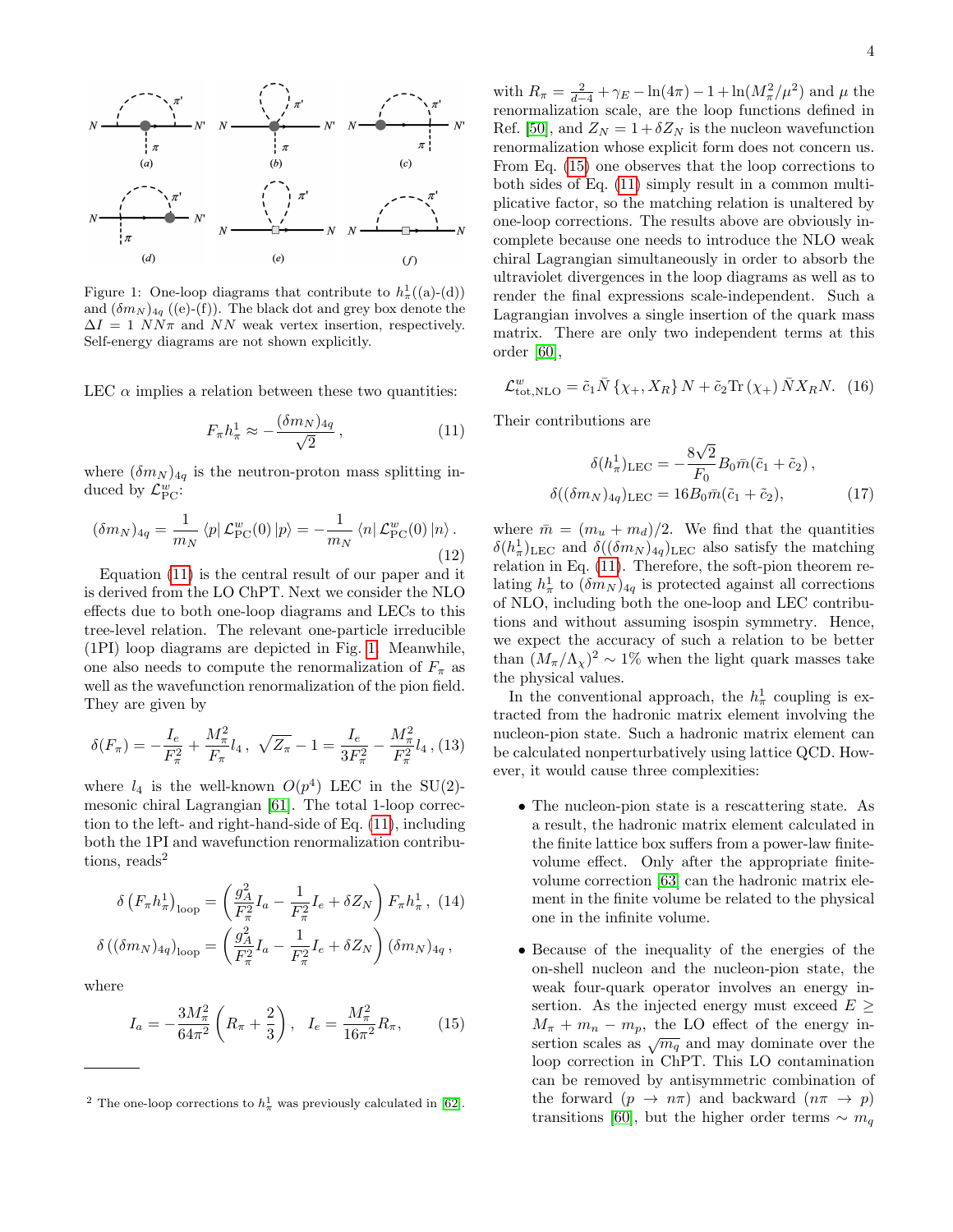still remain. Although the systematical effect associated with the non-zero energy insertion vanishes in the chiral limit, it still complicates the lattice calculation as non-zero quark masses are used in the simulation.

• Although a three-quark interpolating operator can be used to create the nucleon-pion state in the Swave [\[44\]](#page-5-25), it is known from lattice QCD that the overlapping amplitude between a three-quark operator and a two-hadron state can be significantly suppressed [\[64\]](#page-5-42). To gain a better precision, it is desirable to use a nucleon-pion interpolating operator to build the correlation function. However, it would make the quark contractions more complicated and the calculation more expensive.

By relating the P-violating hadronic matrix element to the P-conserving one using Eq. [\(11\)](#page-3-0), one can reduce a nucleon-pion state to a single nucleon state. As a consequence all of the three complexities mentioned above disappear, and the calculation is much simplified. Considering the fact that the only-existing lattice calculation performed at  $M_{\pi} \simeq 389$  MeV yields a result with ~50% statistical uncertainty [\[44\]](#page-5-25), it is an important intermediate step to study the P-conserving matrix element as an alternative. Using the Feynman–Hellmann method proposed in Ref. [\[65\]](#page-5-43), one can calculate  $(\delta m_N)_{4q}$  using the correlation functions of a single time variable, which simplifies the procedure to remove the excited-state contamination.

Finally, the soft-pion theorem shown here also brings benefits to other diagram-based analysis of  $h_{\pi}^1$  such as Dyson-Schwinger Equation and partially-quenched ChPT. The former, for example, computes hadronic matrix elements by evaluating "loop diagrams" of quark and gluons with insertions of fully-dressed vertices and propagators obtained by solving integral equations. The disappearance of pion in the external state greatly reduces the number of diagrams, in particular those involving contractions between the quarks in the nucleon and the pion. The latter is able to isolate diagrams with specific contractions in a given hadronic matrix element through calculations of tree and loop diagrams in ChPT with an extended flavor sector [\[66–](#page-5-44)[68\]](#page-5-45). Based on our theorem, the objects of interest are translated to baryon mass parameters, so the number of loop diagrams is much smaller (which can be seen from Fig. [1\)](#page-3-1), making the calculation more tractable.

In summary, we demonstrate that the  $h_{\pi}^1$ , induced by  $\Delta I = 1$  parity-odd four-quark operators resulting from the exchange of the Z-boson as well as QCD running, can be related to the neutron-proton mass splitting  $(\delta m_N)_{4q}$ induced by a corresponding set of  $\Delta I = 1$ , parity-even four-quark operators. The matching relation is established as a soft-pion theorem  $F_{\pi}h_{\pi}^1 = -(\delta m_N)_{4q}/\sqrt{2}$ , which is protected against any correction of NLO in the

chiral expansion. Therefore, instead of  $h_{\pi}^1$  one may study  $(\delta m_N)_{4q}$  which is a much simpler hadronic matrix element due to the disappearance of pion from the external state. Such matching brings about benefits to both lattice and other nonperturbative QCD calculations of  $h^1_\pi$ . We hope that our finding could serve as a new starting point for the next round of theoretical investigations which could be directly contrasted to the upcoming experimental results, and thus shed new lights on the many unresolved puzzles in hadronic weak interactions.

We thank Emanuele Mereghetti and Michael Ramsey-Musolf for many useful discussions. We are particularly indebted to Jordy de Vries who provided many useful suggestions as well as contributed to the refinement of the introduction. The work of CYS is supported in part by the National Natural Science Foundation of China (NSFC) under Grant Nos.11575110, 11655002, 11735010, Natural Science Foundation of Shanghai under Grant No. 15DZ2272100 and No. 15ZR1423100, by Shanghai Key Laboratory for Particle Physics and Cosmology, and by Key Laboratory for Particle Physics, Astrophysics and Cosmology, Ministry of Education; he also appreciates the support through the Recruitment Program of Foreign Young Talents from the State Administration of Foreign Expert Affairs, China. The work of XF is supported in part by NSFC under Grant No. 11775002. The work of FKG is supported in part by DFG and NSFC through funds provided to the Sino-German CRC 110 "Symmetries and the Emergence of Structure in QCD" (NSFC Grant No. 11621131001, DFG Grant No. TRR110), by NSFC under Grant No. 11747601, by the CAS Key Research Program of Frontier Sciences (Grant No. QYZDB-SSW-SYS013), and by the CAS Center for Excellence in Particle Physics (CCEPP). XF and FKG also thank support provided through the Thousand Talents Plan for Young Professionals.

- <span id="page-4-0"></span>[1] S. Gardner, W. C. Haxton, and B. R. Holstein, Ann. Rev. Nucl. Part. Sci. 67, 69 (2017), 1704.02617.
- <span id="page-4-1"></span>[2] B. Desplanques, J. F. Donoghue, and B. R. Holstein, Annals Phys. 124, 449 (1980).
- <span id="page-4-2"></span>[3] H. W. Griesshammer and M. R. Schindler, Eur. Phys. J. A46, 73 (2010), 1007.0734.
- <span id="page-4-3"></span>[4] M. R. Schindler and R. P. Springer, Prog. Part. Nucl. Phys. 72, 1 (2013), 1305.4190.
- <span id="page-4-4"></span>[5] S.-L. Zhu, C. M. Maekawa, B. R. Holstein, M. J. Ramsey-Musolf, and U. van Kolck, Nucl. Phys. A748, 435 (2005), nucl-th/0407087.
- <span id="page-4-7"></span>[6] M. Viviani, A. Baroni, L. Girlanda, A. Kievsky, L. E. Marcucci, and R. Schiavilla, Phys. Rev. C89, 064004 (2014), 1403.2267.
- <span id="page-4-5"></span>[7] J. de Vries and U.-G. Meißner, Int. J. Mod. Phys. E25, 1641008 (2016), 1509.07331.
- <span id="page-4-6"></span>[8] P. D. Eversheim et al., Phys. Lett. **B256**, 11 (1991).
- [9] S. Kistryn et al., Phys. Rev. Lett. 58, 1616 (1987).